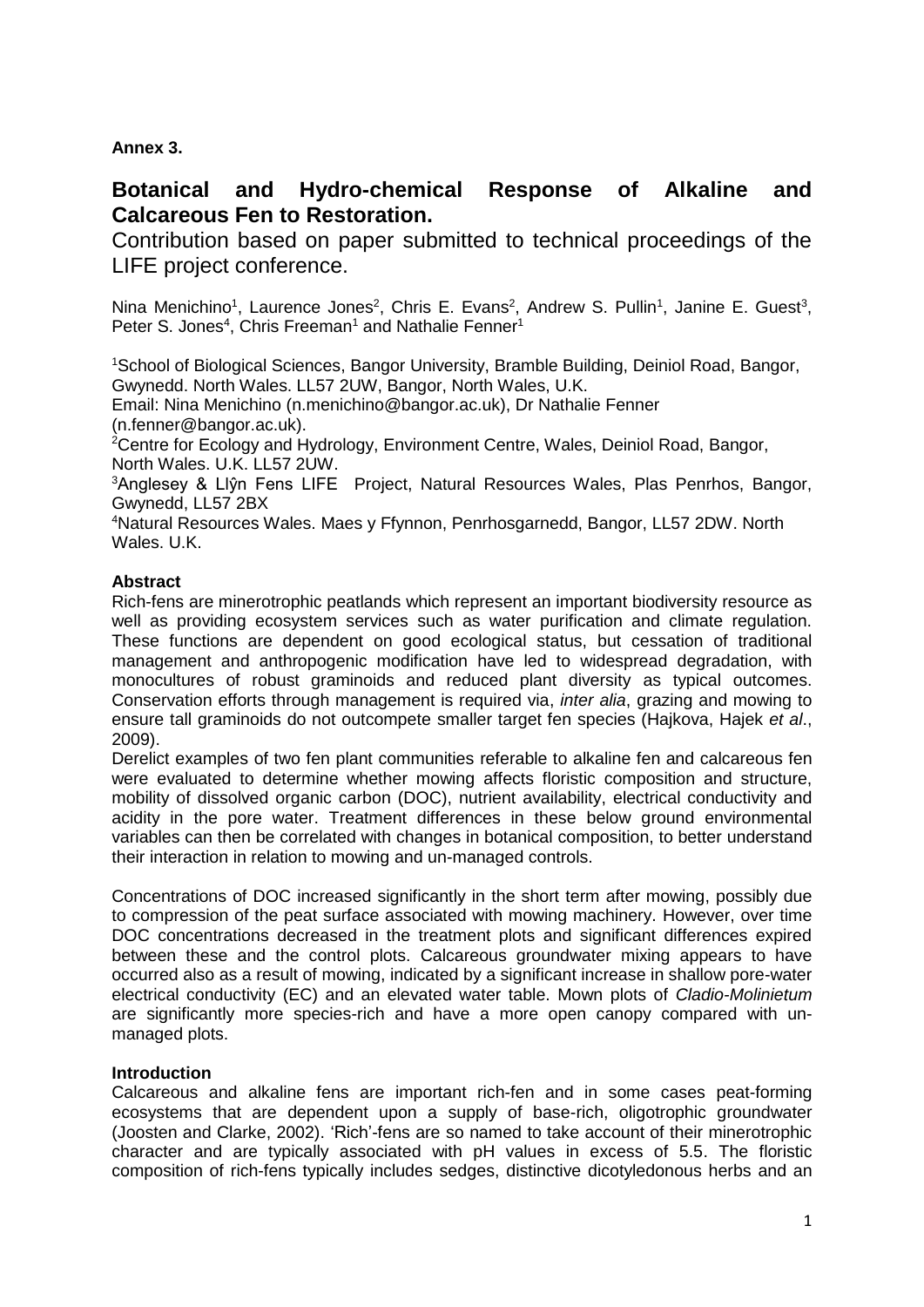ecological group of "brown mosses" in the families of *Amblystegiaceae* and *Calliergonaceae* [\(Bedford and Godwin,](#page-11-1) 2003; [Hedenas,](#page-11-2) 2003). This latter important and often peat-forming vegetation component forms a key part of the conservation interest of rich-fens: mosses also influence biogeochemical processes [\(Cornelissen, Lang](#page-11-3) *et al*., 2007). Rich-fens are amongst the most species-rich, low production wetlands in the world [\(Ilomets, Truus](#page-11-4) *et al*., [2010\)](#page-11-4). Many have international significance (Ramsar designated) and in Europe many are protected under the European Habitats Directive [\(JNCC,](#page-12-1) 2007). The field experiments reported here have been undertaken in collaboration with (and supported by) the Anglesey & Llŷn Fens *LIFE+* project. Observations have focused on plant and hydro-chemical responses to restoration in two plant communities which form the core of two European protected habitats and which have been chosen for restoration intervention due to their rarity and degraded condition. The treatments considered are grazing combined with hand cutting in M13 *(Schoenus nigricans – Juncus subnodulosus)* (alkaline fen) and large-scale mechanised mowing and grazing in *Cladio-Molinietum* (calcareous fen). Both communities have become degraded in recent decades due to dereliction (cessation of traditional burning, mowing and grazing) and anthropogenic modification (including drainage and eutrophication). [\(Rydin, Sjors](#page-13-0) *et al*., 1999).

#### *Cladio-Molinietum Plant Community (Calcareous Fen)*

The *Cladio-Molinietum* is a tall herb community found in base-rich (pH 6.5-8.0) calcareous fens (Wheeler, 1980a; [Saltmarsh, Mauchamp](#page-13-1) *et al*., 2006) and is included within the definition of the European Habitats Directive Annex I habitat 'Calcareous fens with *Cladium mariscus* and species of the *Caricion davallianae'* (see Jones, Hanson and Farr, this volume). This community is dominated by *Cladium mariscus* with *Molinia caerulea*, *Potentilla erecta* and *Myrica gale,* and Anglesey supports a variant community that includes *Erica tetralix and Narthecium ossifragum.* In the project area it occurs on the flatter topogenous peats of valley-heads and basins and the summer water table is usually below the peat surface [\(Wheeler,](#page-13-2) 1980a).

In the UK, *Cladio-Molinietum* is rare and is found primarily in the Norfolk Broads and on the Anglesey and Llŷn Fens Special Areas of Conservation (SACs) in North Wales. The total UK extent of the calcareous fen Annex I habitat was estimated at no more than 500 ha in 2007, with *c*. 63 ha recorded for Wales (Jones *et al*., 2013). This rare habitat is to an extent naturally limited in extent and range due to the specific ecological and hydrological conditions which it requires [\(Bedford and Godwin,](#page-11-1) 2003). This habitat requires ongoing management to impede woody/graminoid invasions, and dereliction has also contributed to the decline of calcareous fen in Europe [\(Wheeler,](#page-13-2) 1980a; [Buczek and Buczek,](#page-11-5) 1996; [JNCC,](#page-12-1) [2007\)](#page-12-1).

Dense, species-poor stands of *Cladium mariscus* can dominate large areas owing to land abandonment, leading to an impenetrable litter layer which prevents the recruitment of small fens species and blocks light from reaching the peat surface.

*Cladium mariscus* has a vigorous clonal growth regime, with significant vegetative growth. Some individuals will produce seed under favourable conditions, although reproductive success rates are less than 15% without intervention and seeds are often attacked by fungi [\(Namura-Ochalska,](#page-12-2) 2005). It is possible then, that cutting above ground shoots will not deter the re-growth of below-ground roots.

#### *M13* Schoenus nigricans – Juncus subnodulosus *mire community (Alkaline Fen)*

This plant community often occurs in association with varying facies of *Cladium-Molinietum* as well as other species-rich mires, where plant community boundaries are fluid and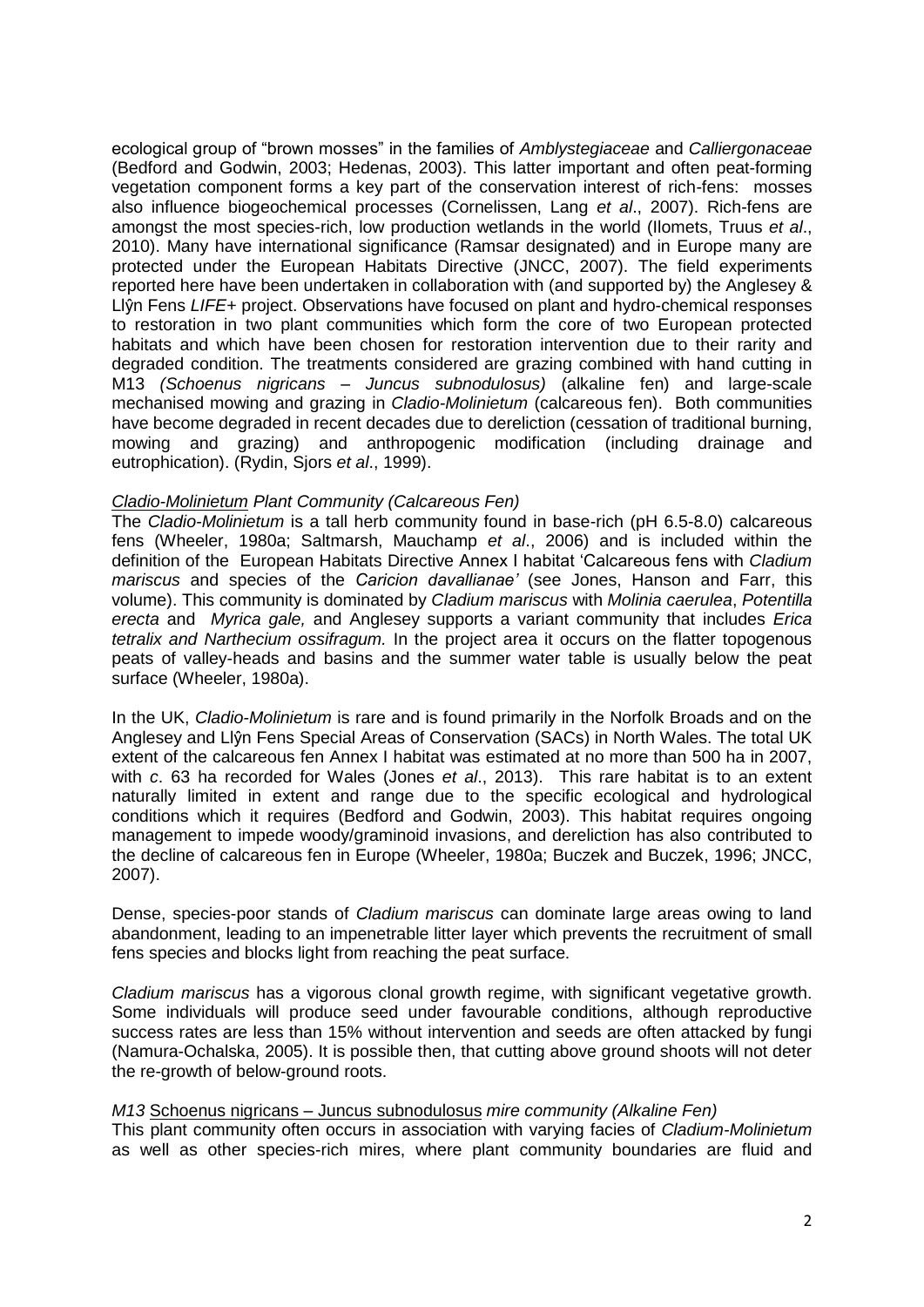vegetation is heterogeneous, owing to the complex hydro ecological gradients [\(Rodwell,](#page-13-3) [1992;](#page-13-3) [JNCC,](#page-12-1) 2007).

The M13 plant community is composed of a complex and rich assemblage of rich-fen species and the current UK extent for all alkaline fens including M9 *Carex rostrata – Calliergon cuspidatum/giganteum* mire and M10 *Carex dioica – Pinguicula vulgaris* mire is estimated at 1632 hectares, of which 52-88% are being managed and conserved [\(JNCC](#page-12-1)  [2007\)](#page-12-1). The extent in Wales is estimated at 120 ha (Jones *et al*., 2013). Losses in the British Isles are due primarily to agricultural intensification and eutrophication [\(Criodain and Doyle,](#page-11-6) [1997\)](#page-11-6), with drainage and groundwater abstraction important factors in Eastern England.

M13 is a tussock forming community which is dominated with *Schoenus nigricans*, *Juncus subnodulosus* and *Molinia caerulea* which together create heterogeneous topographical conditions to include tussocks, runnels and hollows. Physical characteristics should also encompass an open canopy, which permits low growing species and patches of bare ground which together contribute to overall species richness [\(Wheeler,](#page-13-4) 1980b).

#### *Rationale to this study*

It is hypothesised that restoration by machine mowing and biomass removal in the calcareous fen, and hand-cutting and biomass removal in the alkaline fen, coupled with follow-on grazing in both contexts, will increase plant diversity by opening up the canopy to allow fen specialist vascular plants and bryophytes to establish. Baseline and postrestoration measurements of pore-water chemistry have included DOC which is a major component of biogeochemical activities in the soil and an important source of nitrogen, phosphorus and carbon to plants [\(Nieminen,](#page-13-5) 2004) in this nutrient poor habitat [\(Bedford and](#page-11-1)  [Godwin,](#page-11-1) 2003). We hypothesise that harvesting above-ground biomass should impede nutrient cycling to the soil nutrient pool, which is expected to maintain low nutrient conditions and deter invasion by nutrient demanding species [\(Aerts,](#page-10-0) 1996). It is also expected that in the medium term DOC export to headwaters will be reduced, which will have a positive impact on drinking water quality and greenhouse gas emissions. At the ecosystem scale we hypothesise that after restoration, the fen systems will support efficient ecological functioning by removing higher concentrations of DOC and becoming more resilient to climate change as the system increases in biological diversity.

#### **Methods**

Vegetation heterogeneity and plant community distribution within the study areas is recorded on National Vegetation Classification survey maps (Mapinfo Version 10.5.2) produced by Natural Resources Wales and its predecessor the Countryside Council for Wales (see Birch *et al.,* this volume). These show the extent of the fen communities and were used to ensure placement of the treatment and control plots in comparable vegetation communities. Three paired plots (see Figure 1 for experimental design) were located in each of the two plant communities, namely the *Cladio-Molinietum* (n = 9) and M13 *Schoenus nigricans* - *Juncus subnodulosus* mire (n = 8). The 17 paired plots were located within the Anglesey Fens SAC which is under-pinned by 7 Sites of Special Scientific Interest (SSSI) and which forms part of the Anglesey and Llŷn Fens Ramsar site. All of the sites studied here are situated on the island of Anglesey, North Wales, U.K, namely Cors Erddreiniog (247418.2.E.,382844.N), Cors Goch (250123.4E.,381382.7E.N) and Cors Bodeilio (279774.4.E.,377258.9.N). Plots were positioned adjacent to one another, ensuring that hydrological and topographical conditions were reasonably comparable, and were randomly assigned as treatment or control, see Figure 1. Paired 10  $m<sup>2</sup>$  plots were permanently located by placing steel marker pegs in the peat at each corner of the plot, to allow for re-location with a metal detector after cutting. A hand held global positioning unit of sub-50 cm accuracy (Trimble GeoXT 2008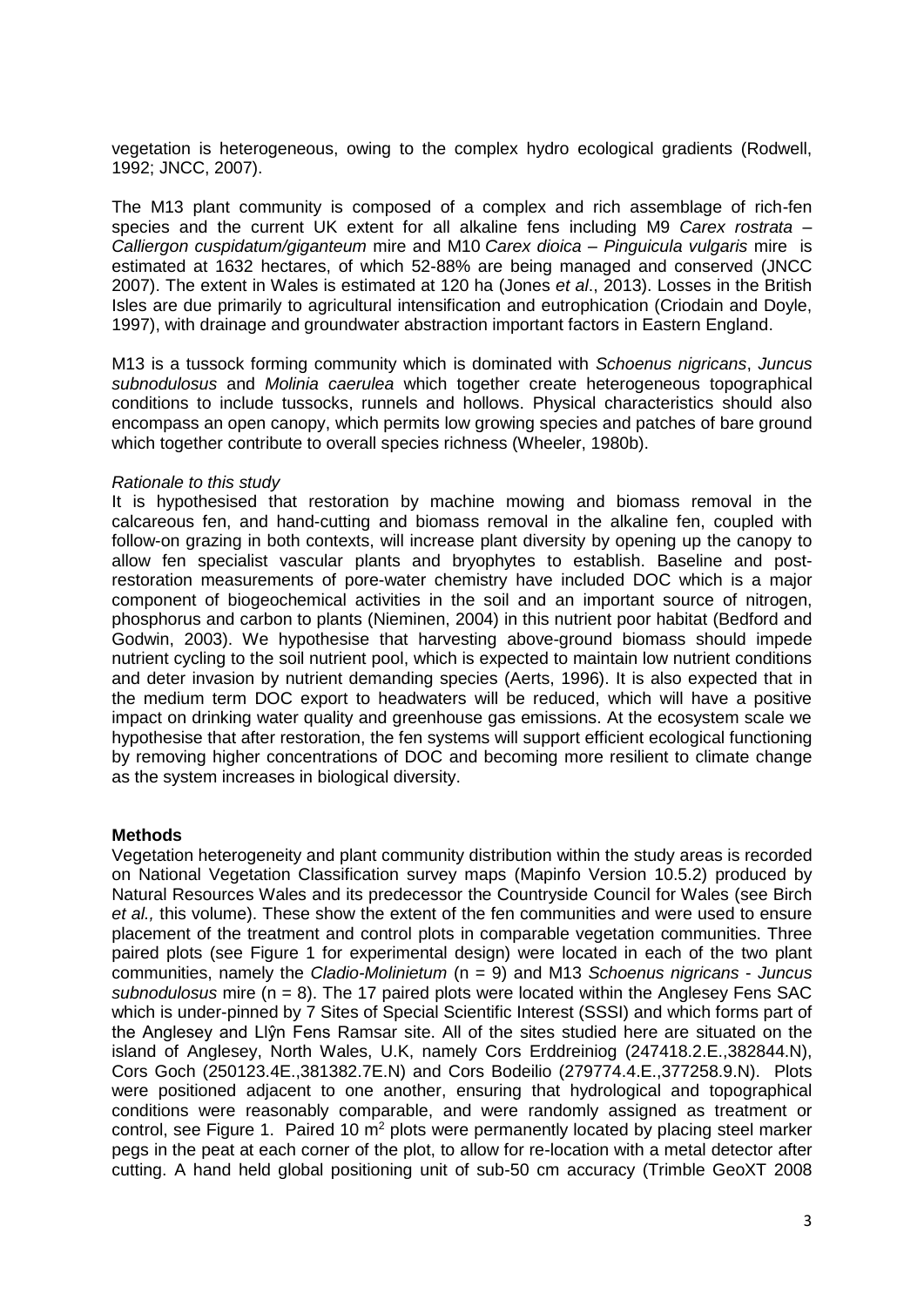series) was used to mark the corners, and allow permanent location of dip wells and quadrats.

Bamboo canes were also used for ease of re-location of quadrats and plots, but were removed or pushed into the peat during mowing. A 2.5 m (5 m total) buffer was established between paired plots, and a 5 m buffer beyond the plots so cutting was undertaken beyond the plot perimeter in the treatment, to allow for edge effects.

An online random number generator (Random.org) was employed to generate numbers between 1-10 which created co-ordinates for quadrat location within each 10  $m^2$  plot, and numbers 1-5 to assign each quadrat with a numeric name (Figure 1).

Baseline plant surveys were undertaken between 26 June 2011 and 28 October 2011, and



**Figure 1.** Schematic diagram of 10 m<sup>2</sup> paired vegetation plots showing 2 m<sup>2</sup> quadrats, randomly assigned within them. Circular symbols with cross indicate piezometer locations and cylinders indicate dipwell locations.

were re-surveyed after cutting and biomass removal between 30 July 2012 and 20 August 2012. A second post-treatment survey was undertaken between 17 July 2013 and 8 August 2013. Five 2  $m<sup>2</sup>$  quadrats were randomly assigned within each plot, and 2 dipwells were installed randomly to 2 quadrats per plot, (Figure 1). Plant surveys were undertaken by assigning all rooted taxa a percentage cover estimate as assessed by eye. Bryophyte data were collected but are not included in this paper.

Mowing was undertaken once in the *Cladio-Molinietum* plots using a Pistenbully soft tracked harvester (see Llion Jones and Hanson, this volume) between 3 February 2012 and 28 March 2012, which cut the vegetation and collected the majority of the litter and standing biomass. Mowing height was observed to be between 5-10 cm; this varied slightly depending on water depth, peat structure and woody root density.

The M13 *Schoenus nigricans-Juncus subnodulosus* community plots were hand cut using petrol powered strimmers due to the nature of the sensitive tussock vegetation. These were then hand raked the same day as cutting, using pitch forks and rakes which removed cut biomass from the site. One application of hand cutting was undertaken in the M13 plots between 8 November 2011 and 29 March 2012.

#### *Water Sampling*

Piezometers were installed between 15 and 17 December 2011 to a 20cm depth, and were constructed using 1 mm slotted pipe, so pore-water could be sampled at a consistent depth (10-20 cm). This was undertaken by drawing up water in a 60 ml syringe which was attached to flexible piping to reach a 20 cm depth. After sampling, each piezometer was purged until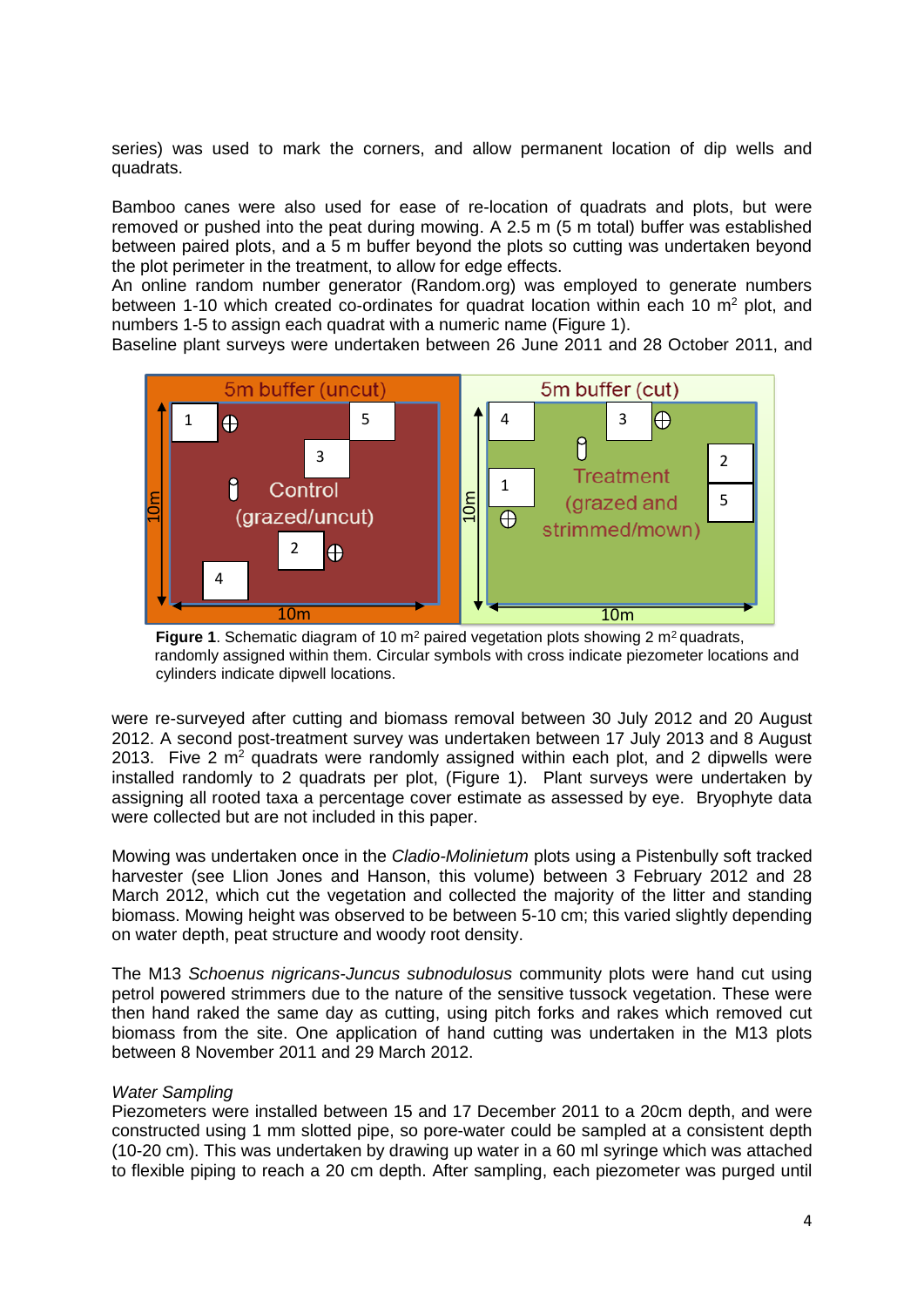evacuated or 120 ml, if re-charge was instant. Water sampling was undertaken monthly across all control and treatment plots (2 samples per plot) on the same day. Samples were collected in acid washed bottles and pH was recorded at the end of the sampling day. Within 24 hours electrical conductivity (EC) was recorded and all samples were filtered using Whatman sterile membrane filters 0.45  $\mu$ m pore size, 47 mm diameter with a laboratory vacuum pump. On completion of filtering, samples were stored in 20 ml sealed bottles and refrigerated in darkness at  $4^{\circ}$ C to await further chemical analysis. Dipwells are DN35 (1.25") 1 m Geoscreen FT SL 1 GR150' wells with 42 mm MDPE push on caps and 42 mm DN35 PVC plugs (Marton Geotechnical Services Ltd) and were installed on 25 April 2012 equidistant from quadrats to a 0.95 m depth within each control and treatment plot in the *Cladio Molinietum.* Head space (the height of the well liner above peat) and dip depth were measured monthly using a 15 m Hydrokit dip meter and recorded to the nearest 0.5 cm.

#### **Results**

#### *Plant Response*

Mean species richness (number of species in 2  $m<sup>2</sup>$  quadrats, excluding bryophytes) was calculated for each plant community across all 3 sites (Figures 2 and 3). In the *Cladio-Molinietum* plant community, control plots remain constant between 2011 and 2013 at 6.26 and 6.22 species respectively. However, the *Cladio-Molinietum* plant community showed a marked increase (particularly *Eupatorium cannabinum, Cirsium palustre, Galium palustre* and *Hypericum pulchrum*) in post-treatment plots, and species richness is significantly higher (7.91 mean +/-.1 S.E.) in the 2013 survey compared with the control (6.22 mean +/-.1 S.E, Figure 2). Species richness in the M13 was observed as 12.13 and 13.43 species respectively in the control and treatment plots in 2013 (Figure 3).





**Figure 2**. Mean species richness (ericoids/sub shrubs, graminoids and herbs) in *Cladio-Molinietum* plots. Error bars are +/-.1 S.E.



The percentage cover of specific vegetation components in the *Cladio-Molinietum* control plots remains relatively constant over time (Figure 4). In contrast, the mown plots show that litter and graminoids have decreased by 58.51% and 60.83% respectively in the 2012 compared to 2011 (baseline data). Graminoids have increased in the following year (2013) in the mown plots by 8.1%,, compared to 2012, and litter has decreased by 4.9%. Bare ground has increased from 0% cover in the baseline study to 16.22%, and herbs have increased in the mown plots compared to the baseline from 0.54% to 3.88% in 2011 and 2013 respectively (Figure 5).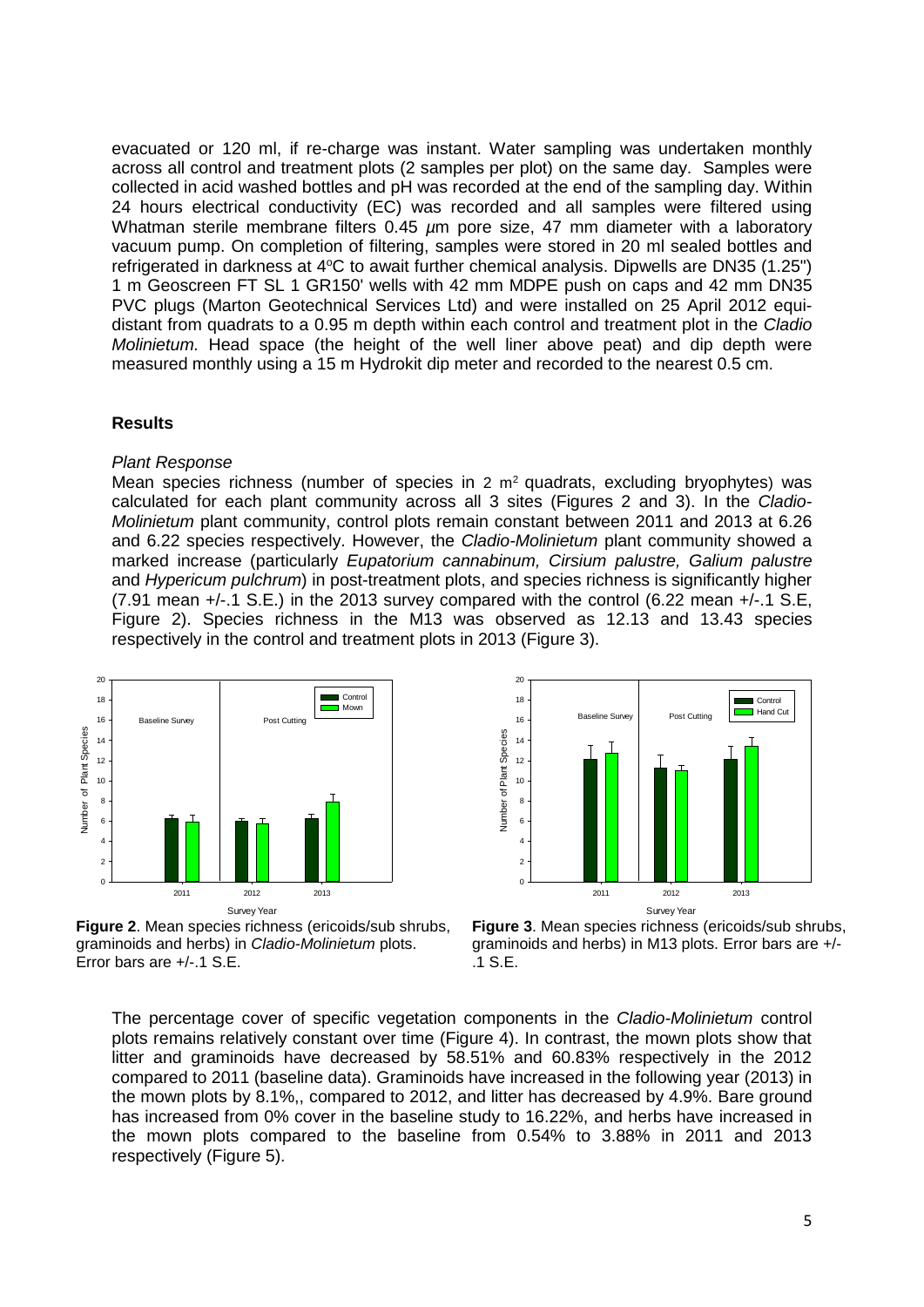



**Figure 4**. Contribution of main vegetation components in the *Cladio-Molinietum* control plots.

**Figure 5**. Contribution of main vegetation components in the *Cladio-Molinietum* treatment plots.

Figure 6 shows the percentage cover of vegetation in the M13 grazed only control plots. This shows an increase in the cover of bare ground in the first year post-treatment (2012) from 0.55% to 23.12% compared to 2011, although this subsequently decreases in 2013 to 17.77%. Herb cover has increased from 5.01% in 2011 to 18.67% in 2013. The cut plots shown in Figure 7 have a larger increase in bare ground after cutting, which is maintained in 2013 and a substantial reduction in litter and increase in herbs compared to grazed only plots.

> Ericoids Sub Shrubs **Graminoids** Herbs Litter Bare Ground





**Figure 6**. Contribution of main vegetation components in the M13 control plots.

**Figure 7**. Contribution of main vegetation components in the M13 treatment plots.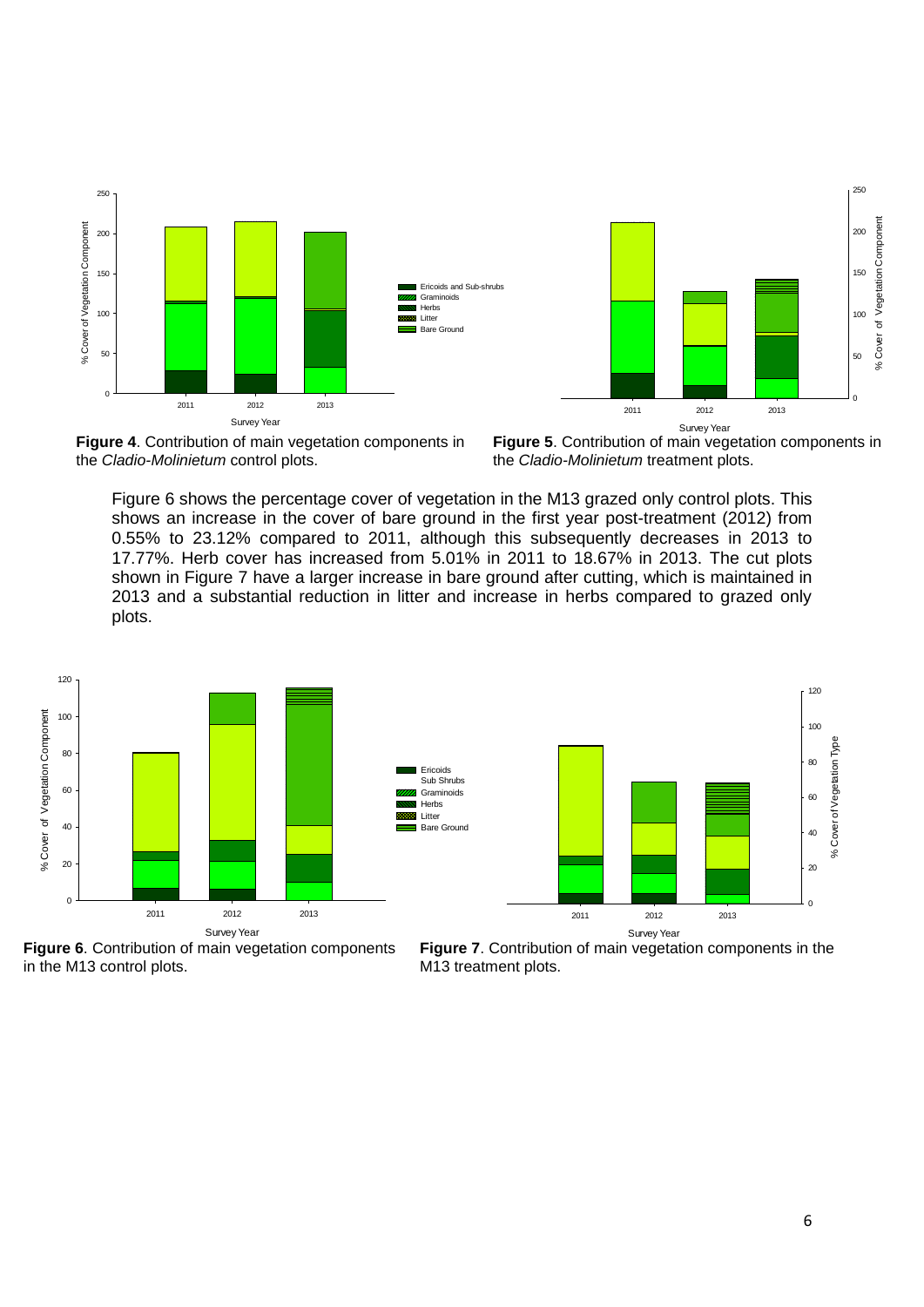

**Figure 8**. *Cladio-Molinietum* mean canopy height. **Figure 9**. M13 mean canopy height.



In the *Cladio-Molinietum* (Figure 8) mean canopy height in 2013 is significantly higher in the control (98.4 cm) compared to the mown mean canopy height of 74.5 cm in 2013 postmowing, although this is increasing slowly (69.33 cm in 2012). In contrast, the M13 plant community has not seen a marked difference in height post treatment (Figure 9).

#### *Water Chemistry*

Strong treatment effects were observed in the water table depth (WTD) and water chemistry results, which for the latter are shown here for EC, DOC and total organic nitrogen (TON). Figures 10-16 illustrate water table and water chemistry measurements over time showing mean +/-.1 S.E. The dotted vertical line indicates when treatment commenced and the black vertical line when treatment ceased. EC yielded very interesting results (see Figure 10-11) as it was not expected that it would change significantly after the application of treatments. This increase in total ions appears to be correlated with an increase in calcium (not shown here) in the treatment plots of each plant community. Note the difference in EC between each plant community; control EC concentration for *Cladio-Molinietum* ranges between 277  $\mu$ S cm<sup>-1</sup> and 409  $\mu$ S cm<sup>-1</sup> and control EC concentration for M13 is between 458  $\mu$ S cm<sup>-1</sup> and 589  $\mu$ S cm<sup>-1</sup>. These differences in EC demonstrate that M13 has a closer proximity to groundwater than *Cladio-Molinietum* and the latter is also more influenced by rainfall.



Sampling Month **Figure 10**. Electrical Conductivity in mire waters of the *Cladio-Molinietum* plant community.



**Figure 11**. Electrical Conductivity in mire waters of the M13 plant community.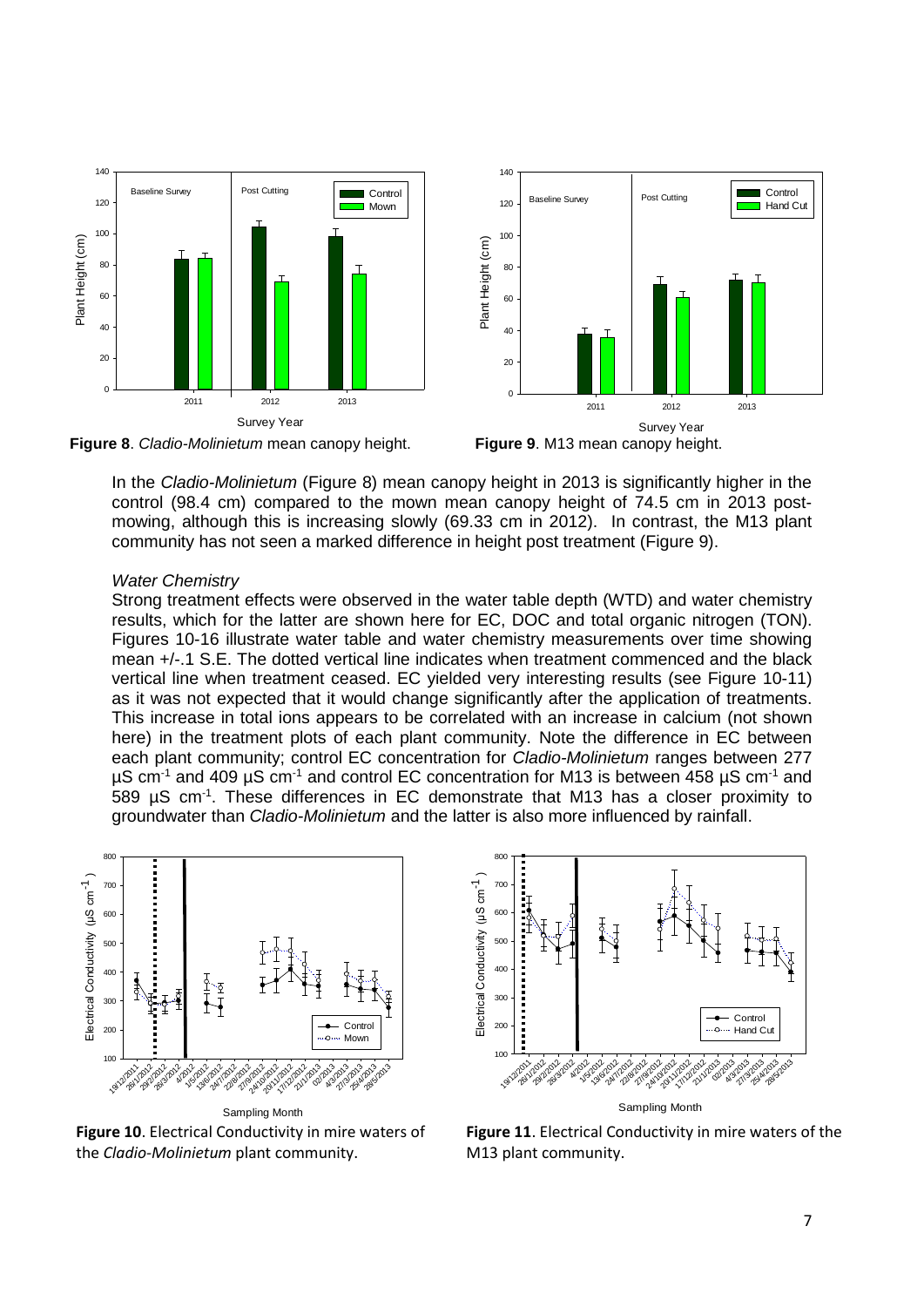Dipwell measurements (shown here only for the *Cladio-Molinietum*) indicate that the water table is higher in the treatment plots, which also appears to correlate with an increase in total ions and calcium, see Figure 12.

Significantly higher concentrations of DOC were observed in the *Cladio-Molinietum* community post-treatment in the short term, whereas M13 does not show any clear treatment effects in DOC, Figures 13-14.



Sampling Month **Figure 12**. Water Table Depth (WTD) measured in the *Cladio-Molinietum* plots since April 2013.

![](_page_7_Figure_4.jpeg)

**Figure 13**. Dissolved organic carbon (DOC) concentrations in mire waters of the *Cladio-Molinietum* plant community.

![](_page_7_Figure_6.jpeg)

**Figure 14**. Dissolved organic carbon (DOC) concentrations in mire waters of the M13 plant community.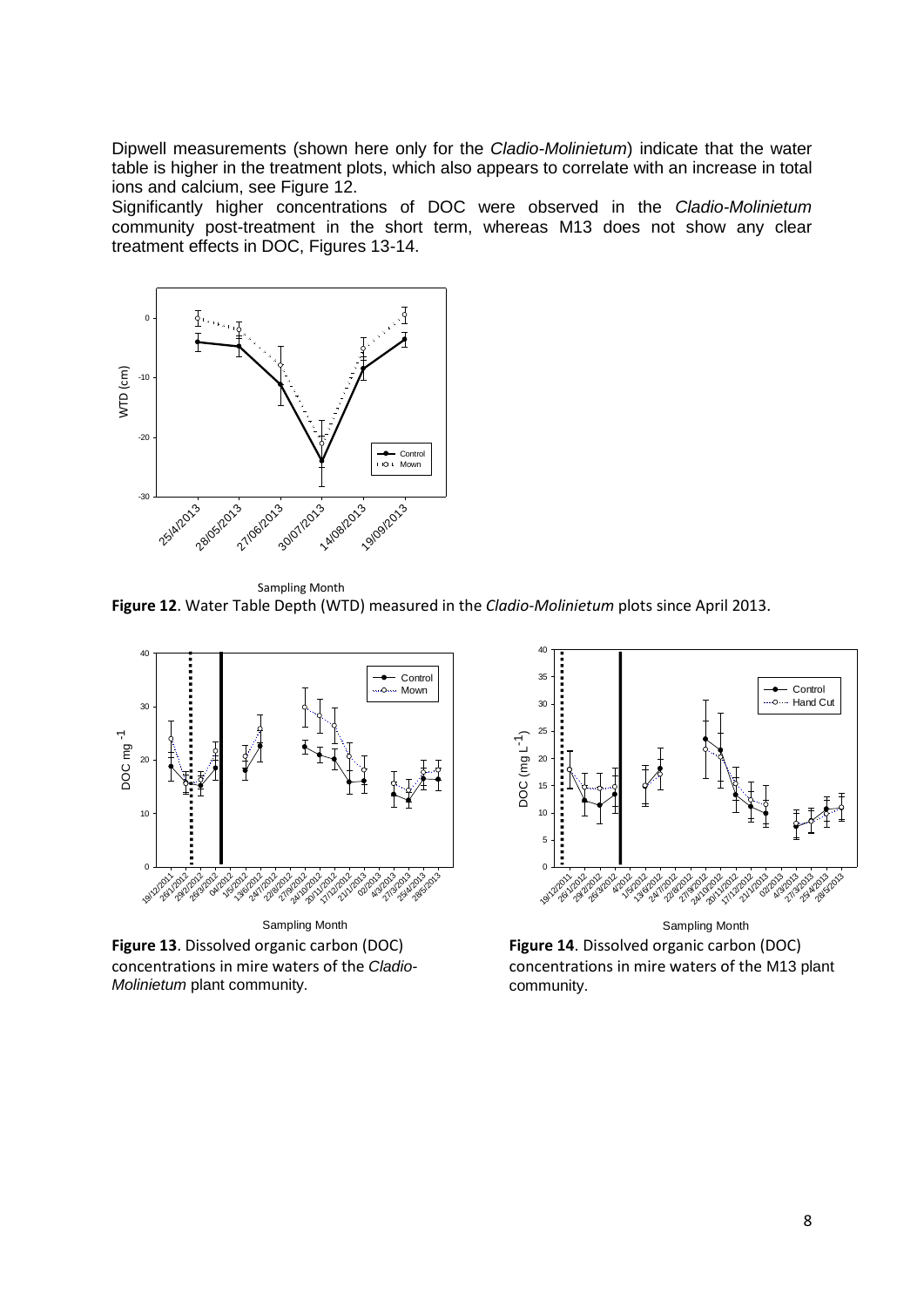![](_page_8_Figure_0.jpeg)

![](_page_8_Figure_1.jpeg)

**Figure 15**. Concentrations of total organic nitrogen in mire waters of the *Cladio-Molinietum* plant community

**Figure 16**. Concentrations of total organic nitrogen in mire waters of theM13 plant community

## **Discussion**

#### *Restoration Response in* Cladio-Molinietum *Calcareous Fen*

The research undertaken on the restoration of the Anglesey rich fens have yielded some unexpected results in the hydro-chemical response to mowing in the *Cladio-Molinietum*, such as increased EC and, as hypothesised, increased species richness. Litter cover has decreased which is a short term response to management and it is estimated that litter depth has decreased from c. 0.5 m to c. 0-5 cm. This does not appear to deter colonisation of certain species, indeed bryophytes and *Drosera rotundifolia* are using it as a growth substrate; although un-raked litter may be a barrier to the establishment of low growing species such as *Cardamine pratensis* [\(Jensen and Meyer 2001\)](#page-12-3). Increased light is a major environmental driver for smaller fen species and bryophyte colonisation [\(Kotowski, Andel et](#page-12-4)  [al. 2001;](#page-12-4) [Kotowski and van Diggelen 2004\)](#page-12-5). Mowing increases the space available for species to establish and increases light penetration to the peat surface [\(Schaffers,](#page-13-6) 2002; [Billeter, Peintinger](#page-11-7) *et al*., 2007), which supports colonisation by light demanding species of small stature, providing there is close proximity to a good seed source or seeds are present in the seed bank [\(Billeter, Hooftman](#page-11-8) *et al*., 2003; [Kolos and Banaszuk,](#page-12-6) 2013).

In the first summer after mowing (year 2 of the study) the treatment plots had fewer species than the control, although in year 3 a significant increase was observed in species richness, suggesting that after initial disturbance, the open canopy and perhaps also change in hydrochemical conditions had provided a positive effect on species colonisation.

Treatment effects observed in the shallow pore water chemistry suggest that perturbations to these systems are substantial in the short term, particularly for DOC and mobilisation of ions in the groundwater (measured as EC). However, EC and DOC have decreased in the months following mowing and significant treatment differences have expired.

It is likely that the increase in EC in the mown plots is due to the physical compression caused by the Pistenbully. The compressed peat does not appear to have sprung back entirely after mowing, causing groundwater to be raised from lower depths providing ion rich water in the upper 20 cm of the peat profile. An increase in groundwater supply to the rhizosphere is likely to be a major contributing factor to increased species richness as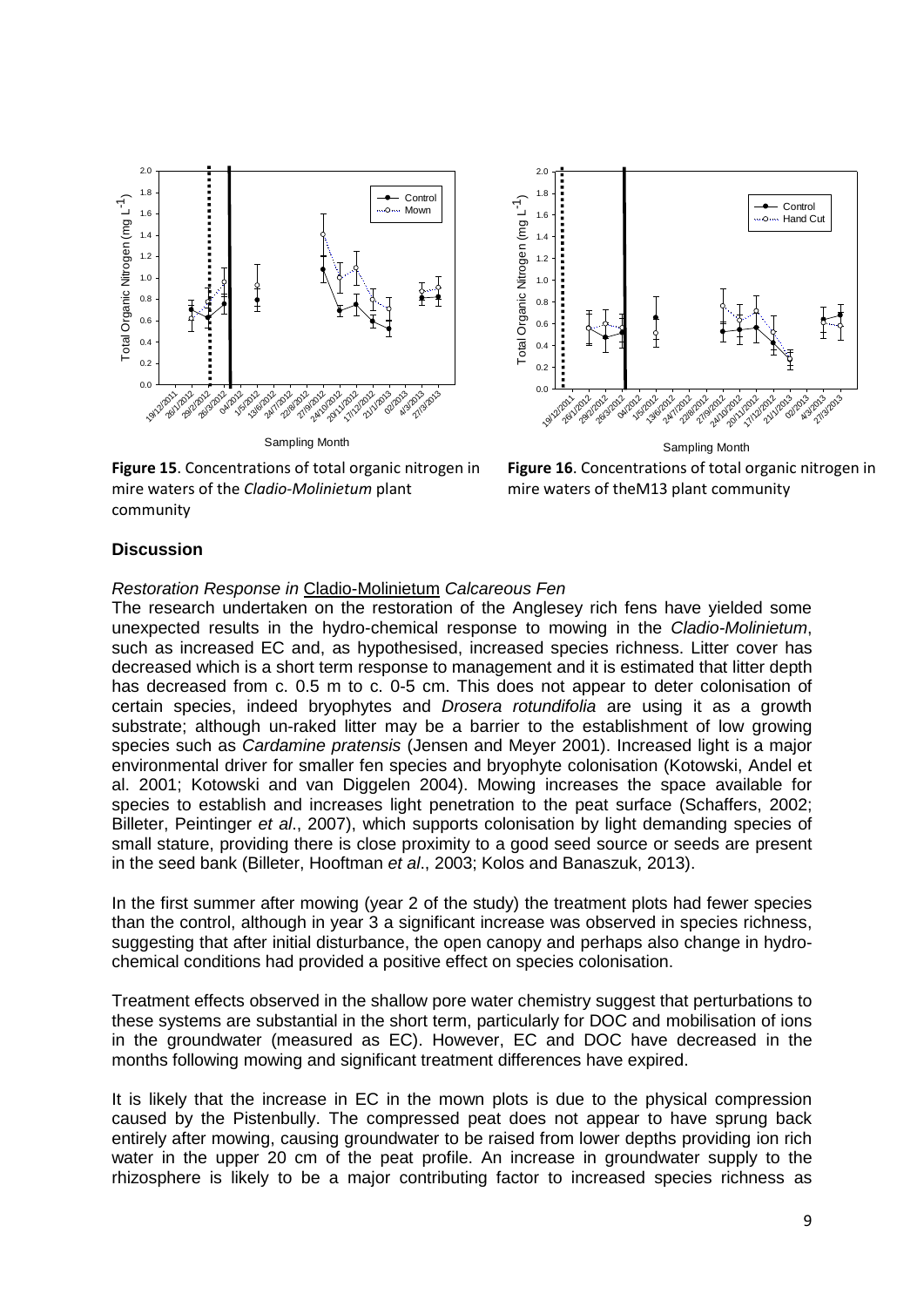supported by [van Belle, Barendregt](#page-13-7) *et al*., (2006). [Kolos and Banaszuk \(2013\)](#page-12-6) also suggest that extended inundation of ion-rich water, also observed here in mown plots, is an important driver for target plant colonisation. The restorative effects of the likely increased light and temperature to the peat surface, as a result of mowing, combined with groundwater connection are thought to have collectively increased species richness observed here in the *Cladio-Molinietum* [\(Kolos and Banaszuk 2013\)](#page-12-6).

Concentrations of DOC rose significantly in the *Cladio-Molinietum* treatment plots and this may be cause for concern for water treatment companies, as restoration intervention has been undertaken in major water catchment areas. However, the extent of mowing for the purposes of this research is unlikely to have any deleterious effect on drinking water quality. This is due to dilution effects [\(Kraus, Bergamaschi](#page-12-7) *et al*., 2011) and mowing location (in the fen basin) which tends to be in the fen interior further away from drainage ditches and receiving waters [\(Jansen, Eysink](#page-12-8) *et al*., 2001; [Middleton, Grootjans](#page-12-9) *et al.*, 2006). However, increased concentrations in DOC ought to be a consideration prior to future large scale mowing activities undertaken across the catchment over a short time scale. Mobilisation of DOC and DON is indicative of associated phosphorous and nitrogen losses respectively, and is likely to have implications for plant nutrient uptake [\(Nieminen,](#page-13-5) 2004).

## *Restoration Response in M13* Schoenus-nigrcans - Juncus subnodulosus *Mire*

The uncut but grazed plots in the M13 plant community exhibited an increase in bare ground and herbs which are likely to be attributable to differences in grazing pressure regimes across the site compartments, as well as an increase in EC. However, it is expected that there will be a significant difference in species richness in hand cut plots once the supplementary bryophyte data has been included as [Sundberg \(2011\)](#page-13-8) reports brown moss cover tripling up to 6 years post mowing.

Unlike the *Cladio-Molinietum*, canopy height in the cut M13 does not show any marked differences after mowing. This is likely to be attributable to the survival of the basic tussock structure of the vegetation after mowing (indeed this was a key aim of mowing using handtools), vigorous re-growth of *Schoenus nigricans* and low grazing pressure. Grazing pressure will need to increase and/or an annual or at least regular cutting regime implemented to support species richness.

#### **Recommendations**

This paper has outlined significant effects resulting from mowing, including increased species richness and a decrease in litter cover. Moderate, carefully managed grazing on fens is considered to be an alternative conservation approach to mowing [\(Stammel, Kiehl](#page-13-9) *et al*., [2003\)](#page-13-9). Seasonal grazing in these fragmented habitats is considered to increase seed dispersal [\(Couvreur, Christiaen](#page-11-9) *et al*., 2004) where seed sources are available [\(Matejkova,](#page-12-10)  [van Diggelen](#page-12-10) *et al.*, 2003). Where grazing is in place of mowing and compared to no management (abandonment), practitioners should be aware that grazing has been reported to reduce species richness and modify plant composition [\(Stammel, Kiehl et al. 2003\)](#page-13-9). Invasions by unpalatable woody or inedible herbaceous species [\(Proulx and Mazumder,](#page-13-10) [1998;](#page-13-10) [Middleton,](#page-12-11) 2002) have also been reported with grazing, which then compete against smaller herbs for nutrients and space, particularly where seed banks are depleted [\(Hald and](#page-11-10)  [Vinther,](#page-11-10) 2000).

It is recommended that a flexible mowing regime should be undertaken on a 2-5 year rotation to promote forb species diversity (Wheeler, 1980a; [Leng, Musters](#page-12-12) *et al*., 2011; [Valko, Torok](#page-13-11) *et al*., 2012). Early autumn mowing impedes shrub encroachment [\(Klimkowska,](#page-12-13)  [Dzierza](#page-12-13) *et al*., 2010; [Sundberg,](#page-13-8) 2011) and removes accumulated nutrients in the standing plant biomass which inhibits nutrient cycling [\(Aerts and Chapin,](#page-10-1) 2000; [Hovd and Skogen,](#page-11-11) [2005\)](#page-11-11) and thus supports a fen's nutrient poor conditions. However, mowing in the Autumn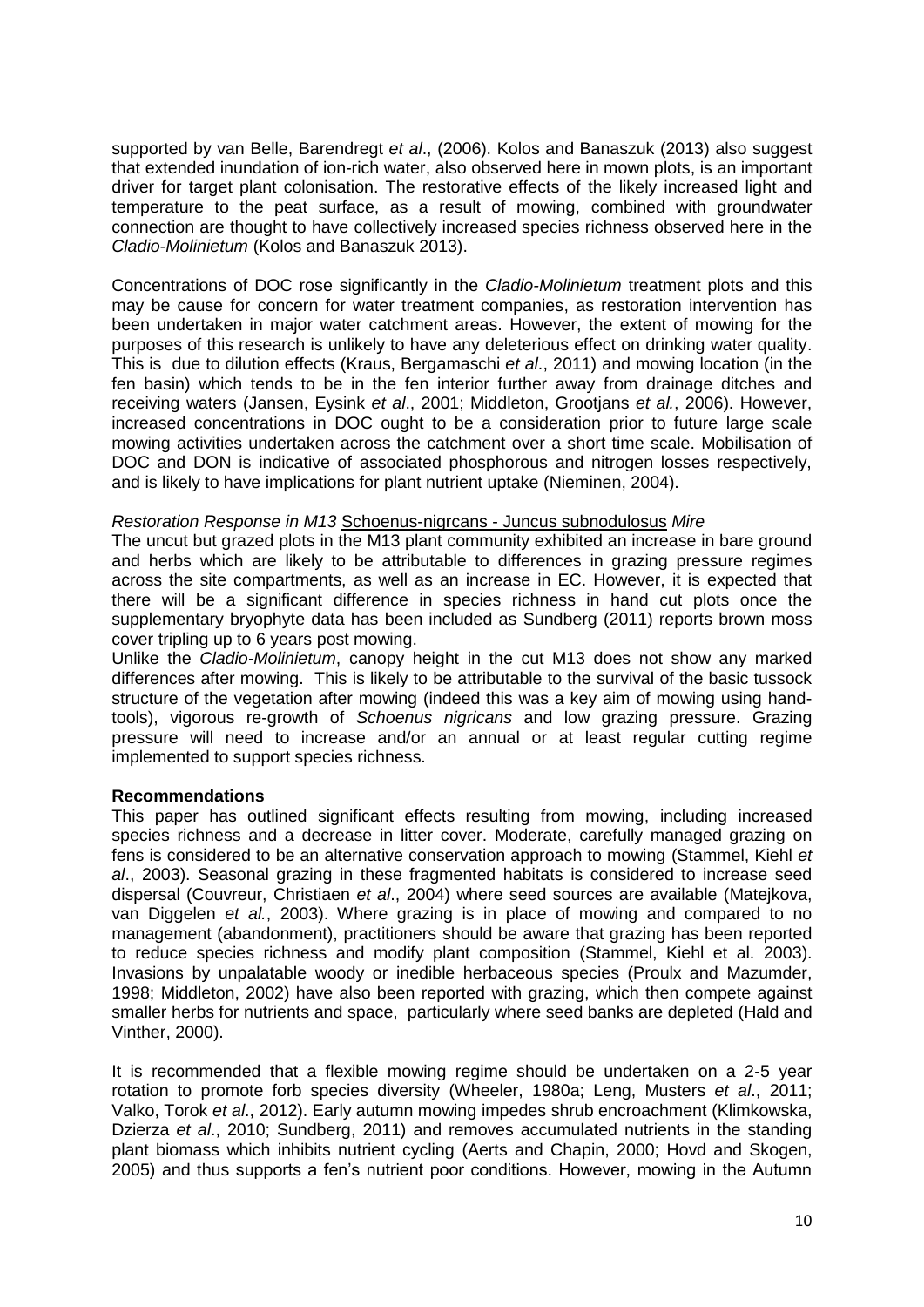deters tall forbs from establishing, such as *Succisa pratensis,* so alternate mowing regimes switching between autumn and summer would be most beneficial [\(Valko, Torok](#page-13-11) *et al.*, 2012; [Kolos and Banaszuk,](#page-12-6) 2013). Moreover, mowing on rotation will manage biomass and litter accumulation [\(Diemer, Oetiker](#page-11-12) *et al*., 2001; [Valko, Torok](#page-13-11) *et al*., 2012) which is one of the physical inhibitors for small stature herbs [\(Kolos and Banaszuk,](#page-12-6) 2013).

Furthermore, the data presented here records the response to 2 years post restoration of an abandoned fen to one application of mowing/hand cutting. Further statistical analysis will help to better understand the response to restoration so that existing heterogeneous differences in nutrient regimes within and between sites are better separated from treatment effects [\(Huhta and Rautio,](#page-11-13) 1998) and biogeochemical mechanisms which are causative to hydro-chemical response are also explained.

Heterogeneity between these hydrologically complex sites needs further investigation, as it is not clear which site data-set, if any, is driving these significant differences in species richness. This may relate to historical management (e.g. grazing pressure, burning, peat cutting etc.), so a site specific interpretation of the response to restoration needs to be clarified [\(Schmitz,](#page-13-12) 2012) and individual management regimes can be implemented. Site specific circumstances to address may include: eutrophication, proximity to alkaline seed source, hydrology or grazing regime; a blanket management approach is not recommended as it is likely to lead to an unsatisfactory and expensive outcome. Therefore, practitioners are advised to develop individual site plans in which limited resources can be targeted to those sites that demand more intense management, although these dynamic systems will need annual reviews.

Post monitoring of these study plots is also advised, as the change in species richness that have been observed here may be a short term response to management. It is difficult to predict the long term direction of the plant community without continued observations and each site is likely to evolve according to species dynamics at each site [\(Gusewell, Buttler](#page-11-14) *et al.,* [1998\)](#page-11-14). In order to make decisions on what the target reference community composition should be, it is also suggested that this botanical data should be modelled with water chemistry and climate data in conjunction with ongoing management practice to better understand and agree on the end point community.

Finally, there is relatively little information about the hydroecological status of these plant communities in Wales particularly *Cladio-Molinietum,* which is surprising considering its rarity and conservation importance. More broadly, future research should focus on the long-term hydroecological management of rich-fens and their contribution to ecosystem services such as carbon sequestration, GHG emissions and biodiversity in order to ascertain how best to manage these sites in the future to support ecological services as well as conservation [\(Bullock, Aronson](#page-11-15) *et al*., 2011). Either way, being clear on the objectives will support practitioners' decisions on how to best manage these sites to their optimal potential.

# **Acknowledgements**

This study forms the basis of a Ph.D research project (NM) funded by the Bangor University Knowledge Economy Skills Scholarship (KESS) European Convergence Programme, Dŵr Cymru / Welsh Water and Natural Resources Wales/ the Anglesey & Llŷn Fens *LIFE* project.

#### **References**

<span id="page-10-1"></span><span id="page-10-0"></span>Aerts, R. (1996). Nutrient resorption from senescing leaves of perennials: Are there general patterns? *Journal of Ecology* **84**, 597-608.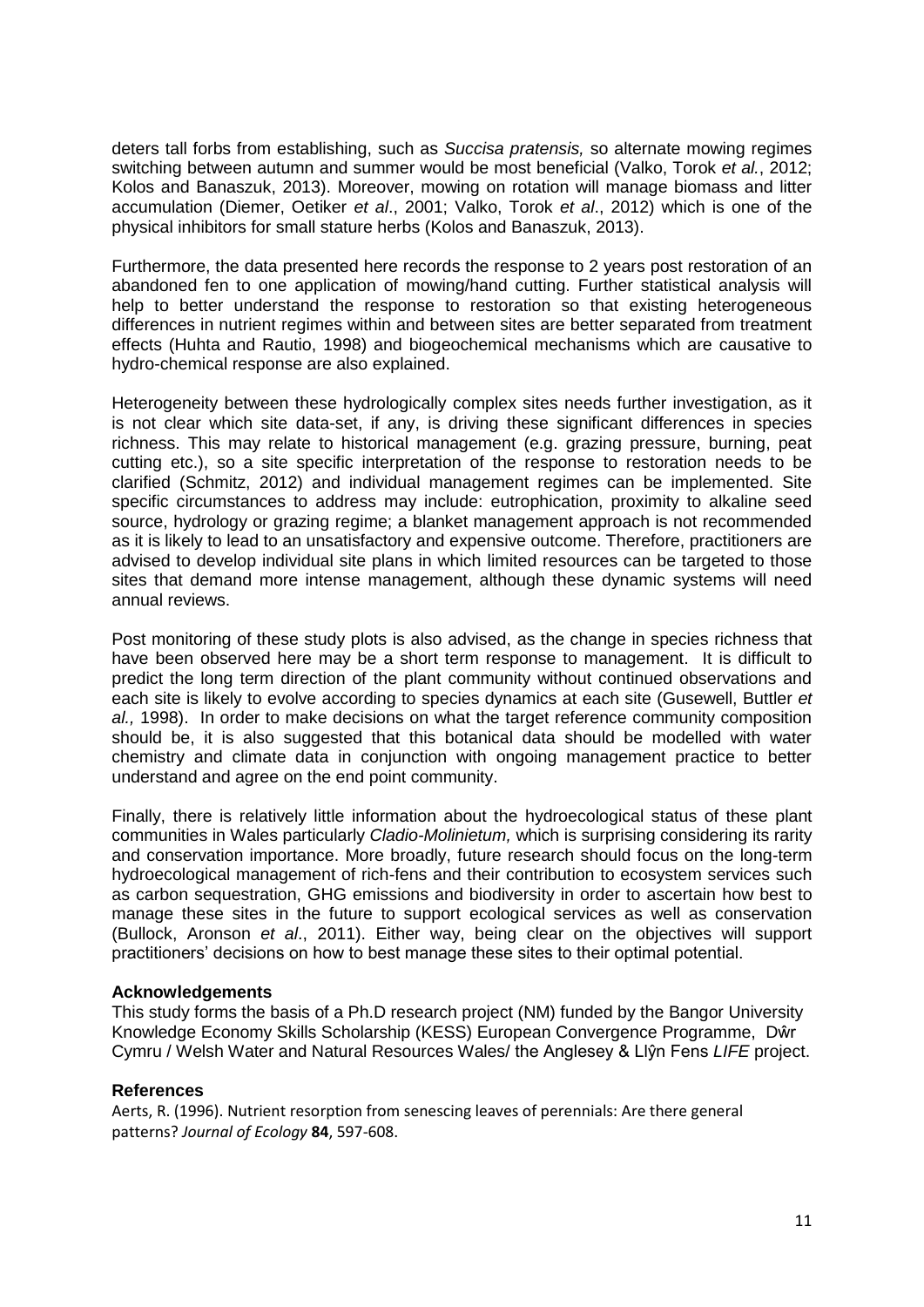Aerts, R. and F. S. Chapin (2000). The mineral nutrition of wild plants revisited: A re-evaluation of processes and patterns. *Advances in Ecological Research* **30**. A. H. Fitter and D. G. Raffaelli. San Diego, Elsevier Academic Press Inc. pp 1-67.

<span id="page-11-1"></span>Bedford, B. L. and K. S. Godwin (2003). Fens of the United States: Distribution, characteristics, and scientific connection versus legal isolation. *Wetlands* **23**, 608-629.

<span id="page-11-8"></span>Billeter, R., D. A. P. Hooftman, et al. (2003). Differential and reversible responses of common fen meadow species to abandonment. *Applied Vegetation Science* **6**, 3-12.

<span id="page-11-7"></span>Billeter, R., M. Peintinger, et al. (2007). Restoration of montane fen meadows by mowing remains possible after 4-35 years of abandonment. *Botanica Helvetica* **117**, 1-13.

<span id="page-11-5"></span>Buczek, A. and T. Buczek (1996). Chelmskie Torfowiska Weglanowe. Fundacja IUCN, Poland Warszawa. (in Polish) In Namura-Ochalska, A. (2005). Contribution to the characteristic of *Cladium mariscus* (L.) Pohl population in the initial zone of floating mat on an oligo-humotrophic lake in north-eastern Poland. *Acta Societatis Botanicorum Poloniae* **74**, 167-173.

<span id="page-11-15"></span>Bullock, J. M., J. Aronson, et al. (2011). Restoration of ecosystem services and biodiversity: conflicts and opportunities. *Trends in Ecology & Evolution* **26**, 541-549.

<span id="page-11-3"></span>Cornelissen, J. H. C., S. I. Lang, et al. (2007). Comparative cryptogam ecology: A review of bryophyte and lichen traits that drive biogeochemistry. *Annals of Botany* **99**, 987-1001.

<span id="page-11-9"></span>Couvreur, M., B. Christiaen, et al. (2004). Large herbivores as mobile links between isolated nature reserves through adhesive seed dispersal. *Applied Vegetation Science* **7**, 229-236.

<span id="page-11-12"></span><span id="page-11-6"></span>Criodain, C. O. and G. J. Doyle (1997). *Schoenetum nigricantis*, the Schoenus fen and flush vegetation of Ireland. *Biology and Environment: Proceedings of the Royal Irish Academy* **97B**, 203-218. Diemer, M., K. Oetiker, et al. (2001). Abandonment alters community composition and canopy structure of Swiss calcareous fens. *Applied Vegetation Science* **4**, 237-246.

<span id="page-11-14"></span>Gusewell, S., A. Buttler, et al. (1998). Short-term and long-term effects of mowing on the vegetation of two calcareous fens. *Journal of Vegetation Science* **9**, 861-872.

<span id="page-11-0"></span>Hajkova, P., M. Hajek, et al. (2009). How can we effectively restore species richness and natural composition of a *Molinia*-invaded fen? *Journal of Applied Ecology* **46**, 417-425.

<span id="page-11-10"></span>Hald, A. B. and E. Vinther (2000). Restoration of a species-rich fen-meadow after abandonment: Response of 64 plant species to management. *Applied Vegetation Science* **3**, 15-24.

<span id="page-11-2"></span>Hedenas, L. (2003). The European species of the *Calliergon–Scorpidium–Drepanocladus* complex, including some related or similar species. *Meylania* **28**, 1–116..

<span id="page-11-11"></span>Hovd, H. and A. Skogen (2005). Plant species in arable field margins and road verges of central Norway. *Agriculture Ecosystems & Environment* **110**, 257-265.

<span id="page-11-13"></span><span id="page-11-4"></span>Huhta, A. P. and P. Rautio (1998). Evaluating the impacts of mowing: a case study comparing managed and abandoned meadow patches. *Annales Botanici Fennici* **35**, 85-99.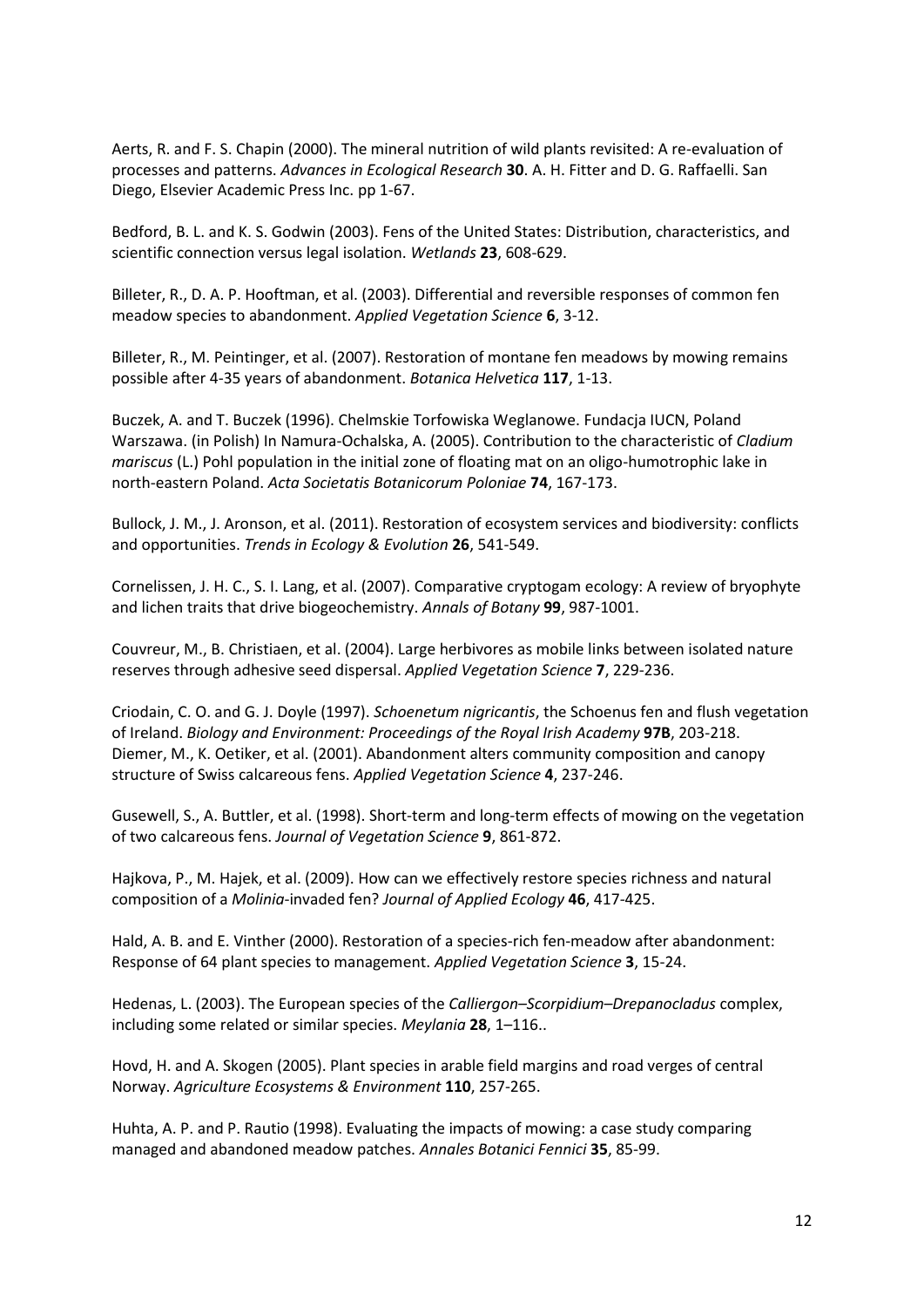Ilomets, M., L. Truus, *et al*. (2010). Species composition and structure of vascular plants and bryophytes on the water level gradient within a calcareous fen in North Estonia. *Estonian Journal of Ecology* **59**, 19-38.

<span id="page-12-8"></span>Jansen, A. J., F. T. W. Eysink, et al. (2001). Hydrological processes in a Cirsio-Molinietum fen meadow: Implications for restoration. *Ecological Engineering* **17**, 3-20.

<span id="page-12-3"></span>Jensen, K. and C. Meyer (2001). Effects of light competition and litter on the performance of *Viola palustris* and on species composition and diversity of an abandoned fen meadow. *Plant Ecology* **155**, 169-181.

<span id="page-12-1"></span>JNCC (2007). Second Report by the UK under Article 17 on the implementation of the Habitats Directive from January 2001 to December 2006. Peterborough: Joint Nature Conservation Commitee..

<span id="page-12-0"></span>Joosten, H. and D. Clarke (2002). Wise use of mires and peatlands – Background and Principles including a Framework for Decision-making. International Mire Conservation Group/ International Peat Society, Jyväskylä, Finland.

<span id="page-12-13"></span>Klimkowska, A., P. Dzierza, et al. (2010). Methods of limiting willow shrub re-growth after initial removal on fen meadows. *Journal for Nature Conservation* **18**, 12-21.

<span id="page-12-6"></span>Kolos, A. and P. Banaszuk (2013). Mowing as a tool for wet meadows restoration: Effect of long-term management on species richness and composition of sedge-dominated wetland. *Ecological Engineering* **55**, 23-28.

<span id="page-12-4"></span>Kotowski, W., J. v. Andel, et al. (2001). Responses of Fen Plant Species to Groundwater Level and Light Intensity. *Plant Ecology* **155**, 147-156.

<span id="page-12-5"></span>Kotowski, W. and R. van Diggelen (2004). Light as an environmental filter in fen vegetation. *Journal of Vegetation Science* **15**, 583-594.

<span id="page-12-7"></span>Kraus, T. E. C., B. A. Bergamaschi, et al. (2011). How reservoirs alter drinking water quality: Organic matter sources, sinks, and transformations. *Lake and Reservoir Management* **27**, 205-219.

<span id="page-12-12"></span>Leng, X., C. J. M. Musters, et al. (2011). Effects of mowing date on the opportunities of seed dispersal of ditch bank plant species under different management regimes. *Journal for Nature Conservation* **19**, 166-174.

<span id="page-12-10"></span>Matejkova, I., R. van Diggelen, et al. (2003). An attempt to restore a central European species-rich mountain grassland through grazing. *Applied Vegetation Science* **6**, 161-168.

<span id="page-12-11"></span>Middleton, B. (2002). Nonequilibrium dynamics of sedge meadows grazed by cattle in southern Wisconsin. *Plant Ecology* **161**, 89-110.

<span id="page-12-9"></span><span id="page-12-2"></span>Middleton, B., A. Grootjans, *et al*. (2006). Fen management and research perspectives: An overview. *Wetlands: Functioning, Biodiversity Conservation, and Restoration*. R. B. B. V. J. T. A. W. D. F. Bobbink. **191,** 247-268.